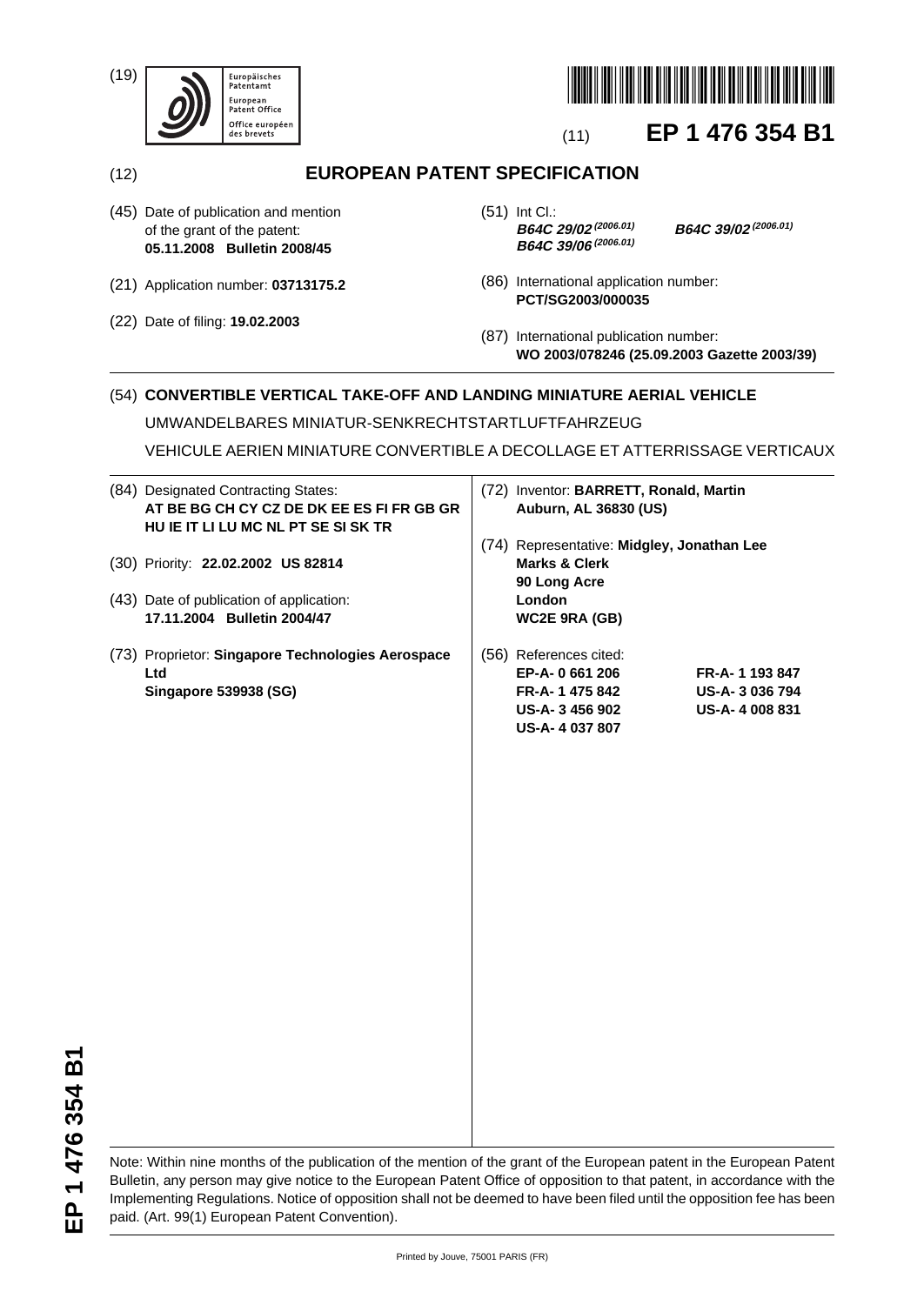10

15

30

## **Description**

#### **I. Technical Field Of The Invention**

**[0001]** The present invention relates generally to aircraft.

#### **II. Background Of The Invention**

**[0002]** In the past, attempts have been made to combine fixed wing airplanes with helicopters to achieve vertical take-off and landing (VTOL) capabilities. Examples include the Lockheed XFV-1 and the Convair XFY-1 Pogo.

**[0003]** The Pogo, for example, was thirty-one feet (31') long with a twenty-six feet (26') wide delta wing. A large vertical stabilizer above the wing was matched by an equally sized ventral fin below which could be jettisoned for an emergency horizontal landing. The first double transition from vertical flight to horizontal flight and back to a vertical landing by the Pogo was made on November 2, 1954. The Pogo was flown until November 1956. The Lockheed XFV-1 never made a vertical takeoff and landing. The world's first operational vertical/short take-off and landing (VSTOL), the Harrier jump jet, was introduced in the 1960's and was used successfully in several military campaigns.

**[0004]** Fixed wing airplanes and helicopters have completely permeated worldwide commerce and warfare. Presently, they are used to move civilians, soldiers, goods, supplies, etc. to nearly any place in the world. Moreover, fixed wing airplanes and helicopters are used to quickly transport injured persons or organs to and from hospitals. Militaries, law enforcement agencies, and intelligence agencies also use them to chase criminals, target, spy, and gather any other type of information. VTOL and VSTOL aircraft have been used infrequently, for specific military missions, but these types of aircraft have never achieved the widespread success of conventional fixed wing airplanes and helicopters due in part to the difficulty in powering and controlling them.

**[0005]** Smaller unmanned fixed wing airplanes and helicopters have proved useful for surveillance, lethal and non-lethal ordnance delivery, crowd control, targeting etc. However, a relatively small, unmanned aircraft that can transition between vertical flight (like a helicopter) and horizontal flight (like a fixed wing airplane), has not been provided. Thus, the present invention recognizes that there is a need for a relatively small, unmanned aerial vehicle that can transition between a vertical flight mode and a horizontal flight mode and sustain either mode of flight.

**[0006]** US4037807 discloses a flight vehicle having the features of the preamble of claim 1.

#### **SUMMARY OF THE INVENTION**

**[0007]** In accordance with the invention, there is pro-

vided an aerial vehicle, comprising:

a rotor guard assembly;

an upper fuselage segment extending upwardly from the rotor guard assembly;

a lower fuselage segment extending downwardly from the rotor guard assembly;

at least one rotor rotating within the rotor guard assembly between the upper fuselage segment and the lower fuselage segment; and

at least one turning vane flap extending from the rotor guard assembly below the rotor; characterised in that there is at least one grid fin extending radially from the lower fuselage segment below the turning vane flap, the grid fin allowing the aerial vehicle to transi-

tion between a vertical flight mode and a horizontal flight mode and in that there are six or more turning vane flaps.

20 **[0008]** In a preferred embodiment, the aerial vehicle further includes an undercarriage that extends downwardly from the outer periphery of the rotor guard assembly. Also, a powerplant is installed in the lower fuselage segment adjacent to the rotor guard assembly. The pow-

25 er plant has a shaft that extends between the lower fuselage segment and the upper fuselage segment and the rotor is rigidly attached to the shaft.

**[0009]** Preferably, a fuel tank is installed in the upper fuselage segment adjacent to the rotor guard assembly. The fuel tank includes a bladder installed.

**[0010]** The bladder is inflatable to pressurize fuel in the fuel tank. In a preferred embodiment, a fuel line leads from the fuel tank to the powerplant and is routed partially external to the rotor guard assembly. Also, a high pres-

35 sure line leads from the powerplant to the bladder within the fuel tank and is routed partially external to the rotor guard assembly.

**[0011]** In a preferred embodiment, an upper cap is installed on the upper fuselage segment. One or more sen-

40 sors are disposed within the upper cap. The sensor can be an optical sensor, an infrared (IR) sensor, a radio frequency (RF) sensor, a magnetic field sensor, a chemical sensor, an acoustic sensor, a motion sensor, etc. Additionally, one or more cameras can be disposed within the

45 upper cap. The camera can be a video camera, a still camera, a digital video camera, a digital still camera, a color video camera, a black-and-white video camera, a thermal imaging camera, an infrared video camera, a night vision camera, etc.

50 **[0012]** Preferably, the aerial vehicle also includes a microprocessor within the upper fuselage segment. A transceiver is connected to the microprocessor and extends through the upper cap. In a preferred embodiment, the aerial vehicle further includes a global positioning satel-

55 lite (G.P.S.) system within the upper fuselage segment. The G.P.S. system is also connected to the microprocessor.

**[0013]** Preferably, the upper fuselage segment and the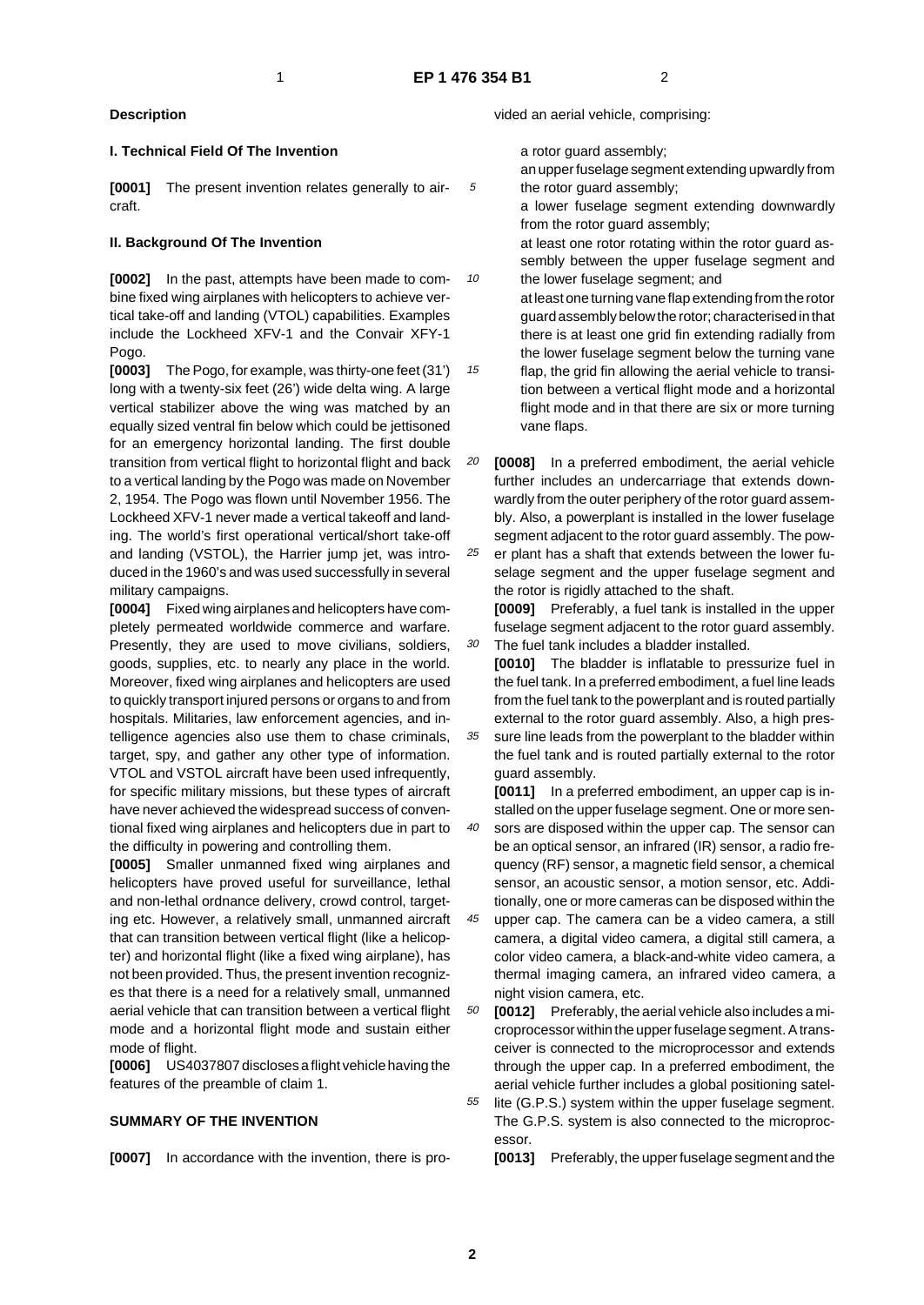lower fuselage segment together define a fuselage defining a longitudinal axis;

the rotor guard assembly surrounds at least a portion of the fuselage in a plane perpendicular to the longitudinal axis;

the rotor rotates within the rotor guard assembly in a plane perpendicular to the longitudinal axis; the turning vane flaps have one end hingedly attached to the rotor guard, the turning vane flaps rotating about a radial axis extending radially from the longitudinal axis; and the grid fin rotates about a central axis extending radially from the longitudinal axis.

**[0014]** The present invention will now be described, by way of example, with reference to the accompanying drawings, in which:

## **BRIEF DESCRIPTION OF THE DRAWINGS**

#### **[0015]**

(Figure 1 is a side plan view of the aerial vehicle of the present invention;

(Figure 2 is a cross-section view of the aerial vehicle taken along line 2-2 in Figure 1;

Figure 3 is a cross-section view of the aerial vehicle taken along line 3-3 in Figure 1;

Figure 4 is a cross-section view of the aerial vehicle taken along line 4-4 in Figure 1;

Figure 5 is a block diagram of a fuel system; and Figure 6 is a block diagram of a control system.

## **DESCRIPTION OF AN EMBODIMENT OF THE INVEN-TION**

**[0016]** Referring initially to Figure 1, an aerial vehicle is shown and generally designated 10. Figure 1 shows that the aerial vehicle 10 includes an upper fuselage segment 12 and a lower fuselage segment 14 that are connected by a rotor guard assembly 16. In a preferred embodiment, the fuselage segments 12, 14 are hollow tubular members which are open at each end. Preferably, the fuselage segments 12, 14 are made from a graphite epoxy composite, but can be made from any other suitable material well known in the art.

**[0017]** As mentioned above, the lower end of the upper fuselage segment 12 and the upper end of the lower fuselage segment 14 are engaged with the rotor guard assembly 16. Figure 1 further shows that the aerial vehicle 10 includes an undercarriage that, in this non-limiting, exemplary embodiment, comprises six legs 18 that extend downwardly from the outer periphery of the rotor guard assembly 16. The legs 18 are equally spaced around the outer periphery of the rotor guard assembly 16 and are angled with respect to a longitudinal axis 20 defined by the aerial vehicle 10.

**[0018]** It is to be understood that the undercarriage can be fixed or retractable and can be configured to allow the aerial vehicle 10 to alight on surfaces of varying contour. As described above, the undercarriage is mounted on the outer periphery of the rotor guard assembly 16 and is structurally coupled to the turning vanes, described below, to allow loads on the undercarriage to be trans-

5 ferred to the upper fuselage segment 12 and the lower fuselage segment 14. Preferably, the undercarriage is made from a graphite epoxy composite, but can be made from any other suitable material well known in the art. The undercarriage can also include a quick release

10 mechanism to allow it to drop-off after the aerial vehicle 10 is launched, e.g., for a one-way mission. Moreover, the undercarriage can be designed to absorb impacts caused by landing, e.g., using elastomeric polymers, shock-absorbing foam hinges, shock absorbing feet, etc.

15 **[0019]** As shown in Figure 1, an upper cap 22 is installed on the upper end of the upper fuselage segment 12. A sensor bay, described in detail below, is established within the upper cap 22. A lower cap 24 is disposed on the lower end of the lower fuselage segment 14. As

20 shown the upper cap 22 and the lower cap 24 are hemispherically shaped, but they can be any aerodynamically appropriate shape. It is to be understood that the lower cap 24 provides a smooth fairing off which boattail drag can be significantly reduced when the aerial vehicle is in

25 airplane flight mode, e.g., like a conventional fixed-wing airplane. The lower cap 24 also protects the empennage 26, described in detail below, the lower fuselage segment 14, and the components within the lower fuselage segment 14 and empennage 26 from damage caused by

30 dirt, debris, exhaust gases, impact, etc. The lower cap 24 is preferably made from an energy absorbing material. Thus, if any of the legs 18 are damaged during landing, the lower cap 24 can absorb the impact.

35 **[0020]** In a preferred embodiment, the aerial vehicle 10 includes plural, preferably six, turning vane flaps 28. The turning vane flaps 28 are equally spaced around the rotor guard assembly 16 and are placed beneath the rotor, described below. As described in detail below, each turning vane flap 28 is hingedly attached to a turning vane

40 within the rotor guard assembly 16. Also, each turning vane flap 28 is aligned with a respective leg 18 extending from the rotor guard assembly 16. Moreover, a respective roll control servo 30, e.g., a rotary electro-mechanical servo-actuator, is connected to each turning vane flap

45 28 and controls the rotation thereof. Each roll control servo 30 is rigidly attached to the outer periphery of the rotor guard assembly 16 and includes a shaft 32 that is attached to a respective turning vane flap 29. It is to be understood that the roll control servos 30 are issued iden-

50 55 tical commands so as to roll the aerial vehicle 10. Specifically, each turning vane flap 28 is rotated about its hinged end, through an axis extending radially from the longitudinal axis 20, in order to generate rolling moments around the longitudinal axis 20. Accordingly, the turning vane flaps 28 are designed to counter atmospheric ef-

fects and changes in rolling moments due to inertial loading or unloading.

**[0021]** In a preferred embodiment, the turning vane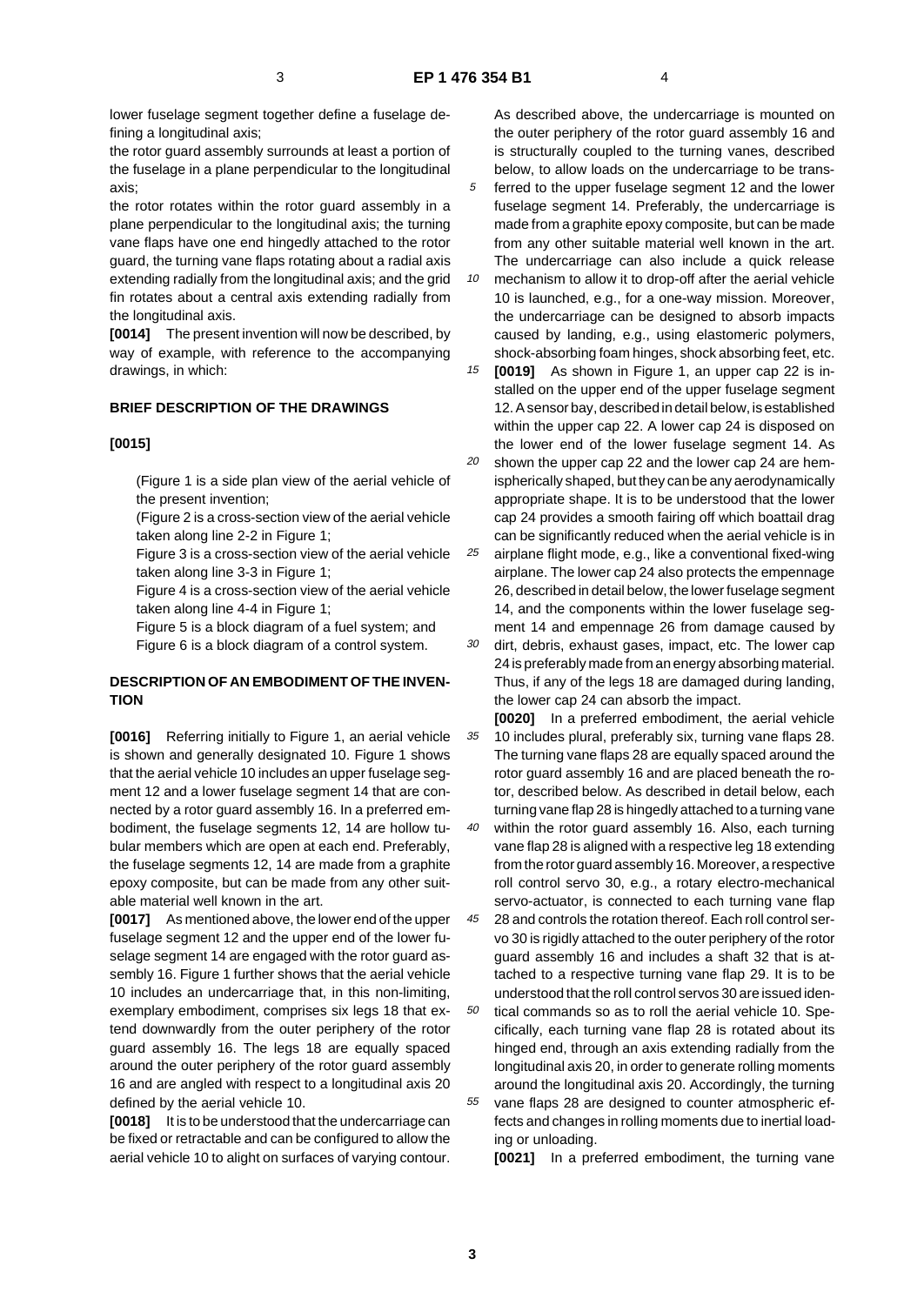flaps 28 are fabricated from a structurally stiff material which is strong and light, e.g., a graphite epoxy composite, to allow for rapid transitions and increase the speed and responsiveness of the aerial vehicle 10 during rolling maneuvers. Preferably, the width of each turning vane flap 28 is such that the inner edge of each flap 28 is a greater distance from the central longitudinal axis 20 of the aerial vehicle 10 than the outer periphery of the empennage 26. Otherwise, the below-described grid fins that comprise the empennage 26 might counteract the motion of the aerial vehicle caused by the turning vane flaps 28.

**[0022]** Figure 1 further shows that the aerial vehicle 10 can include a remote control unit 34. As shown, the remote control unit 34 can include plural control buttons 36 and a joy stick 38. Thus, the buttons 36 and the joy stick 38 can be used to control the flight of the aerial vehicle 10. **[0023]** Referring to Figure 2, the aerial vehicle 10 is shown with the fuselage segments 12, 14, the caps 22, 24, and the rotor guard assembly 16 cross-sectioned to reveal the interior components of the aerial vehicle 10. Figure 2 shows that the rotor guard assembly 16 includes plural upper turning vanes 40 and plural lower turning vanes 42 that extend radially from a generally cylindrical rotor guard hub 44 to a generally cylindrical rotor guard wall 46. As shown, the vanes 40, 42 are integrally formed with the rotor guard hub 44 and the rotor guard wall 46, but it can be appreciated that the vanes 40, 42, the hub 44, and the wall 46 can be formed separately and then attached to each other by a means well known in the art such as chemical welding. The lower end of the upper fuselage segment 12 and the upper end of the lower fuselage segment 14 are disposed within the rotor guard hub 44. Thus, the fuselage segments 12, 14 are supported by the rotor guard assembly 16.

**[0024]** It is to be understood that the rotor guard assembly 16 lends safety to the aerial vehicle and observers or objects in close proximity to the aerial vehicle 10. The rotor guard assembly 16 is designed so that lateral strike loads can be absorbed thereby during close-quarters hovering maneuvers. The rotor guard assembly 16 also increases the efficiency of the aerial vehicle 10 in that tip-effects of the rotor, described below, are reduced. It can be appreciated that the rotor guard assembly 16 can be lined with a rub strip to further reduce tip losses and it can be lined with anechoic materials to absorb acoustic energy. Further, the rotor guard assembly 16 can be penetrated and/or perforated for acoustic signature amelioration and accommodation of subsystem components. The rotor guard assembly 16 can also be fabricated from foil-thickness materials or it can have a thickness that is substantial enough to allow the rotor guard assembly 16 to house ancillary payloads.

**[0025]** Figure 2 shows a powerplant 48 installed within the lower fuselage segment 14. It is to be understood that the powerplant 48 can be a micro turbine, a rotary engine, any type of internal combustion engine, or any type of electric motor. In this non-limiting, exemplary embodiment the powerplant 48 is an internal combustion engine. As shown, the powerplant 48 includes a shaft 50 that extends perpendicularly into the rotor guard assembly 16 within the space established between the ends of

5 the fuselage segments 12, 14. A rotor 52 is rigidly attached to the shaft 50 and rotates perpendicularly to the longitudinal axis 20 within the rotor guard assembly 16. It is to be understood that the rotor 52 can have any number of blades and blade chords. Moreover the rotor

10 52 can be made of any suitable structural material well known in the art. Preferably, the rotor 52 extends from the center of the shaft 50 outward to the inner periphery of the rotor guard wall 46 in order to reduce tip losses which are normally encountered by free rotors. In a pre-

15 ferred embodiment the rotor 52 has a diameter from 101.6mm-754mm (4"- 10"), but it can be as large as 1828mm (six feet) in diameter.

**[0026]** A preferably cylindrical fuel tank 54 is disposed in the upper fuselage segments 12 above the rotor 46.

20 25 A fuel line 56 leads from the fuel tank 54, through the upper fuselage segment 12, through the rotor guard hub 44, along an upper turning vane 40, along the rotor guard wall 46, along a lower turning vane 42, through the rotor guard hub 44, through the lower fuselage segment 14, and into the powerplant 48.

**[0027]** In a preferred embodiment, the fuel tank 54 includes a sealed bladder 58 that is pressurized by an external gas source, e.g., the exhaust manifold of the powerplant 48, describe below. It is to be appreciated that

30 the bladder 58 ensures consistent flow of pressurized fuel to the powerplant 48. As shown, a pressure line 60 extends from the powerplant 48 to the bladder 58 and is routed thereto much like the fuel line 56 is routed from the fuel tank 54 to the powerplant 48. Preferably, the fuel

35 tank 54 is located as close to the center of gravity of the aerial vehicle 10 as possibly. Thus, as the fuel level within the fuel tank 54 changes during flight, the location of the center of gravity of the aerial vehicle will not significantly change.

40 **[0028]** As shown in Figure 2, a sensor bay 62 is established within the upper cap 22 and an avionics bay 64 is established within the upper end of the upper fuselage segment 12 beneath the sensor bay 62. Figure 2 shows that a microprocessor 66 is disposed within the avionics

45 bay 64. Moreover, at least one sensor 68 and at least one camera 70 are disposed within the sensor bay 62. A transceiver 72 extends through the upper cap 22. The sensor 68 can be any type of sensor, e.g., an optical sensor, an infrared (IR) sensor, a radio frequency (RF)

50 55 sensor, a magnetic field sensor, a chemical sensor, an acoustic sensor, a motion sensor, etc. Also, the camera 70 can be any type of camera, e.g., a video camera, a still camera, a digital video camera, a digital still camera, a color video camera, a black-and-white video camera, a thermal imaging camera, an infrared video camera, a

night vision camera, etc. **[0029]** Referring now to Figure 3, in a preferred em-

bodiment the rotor guard assembly 16 includes six upper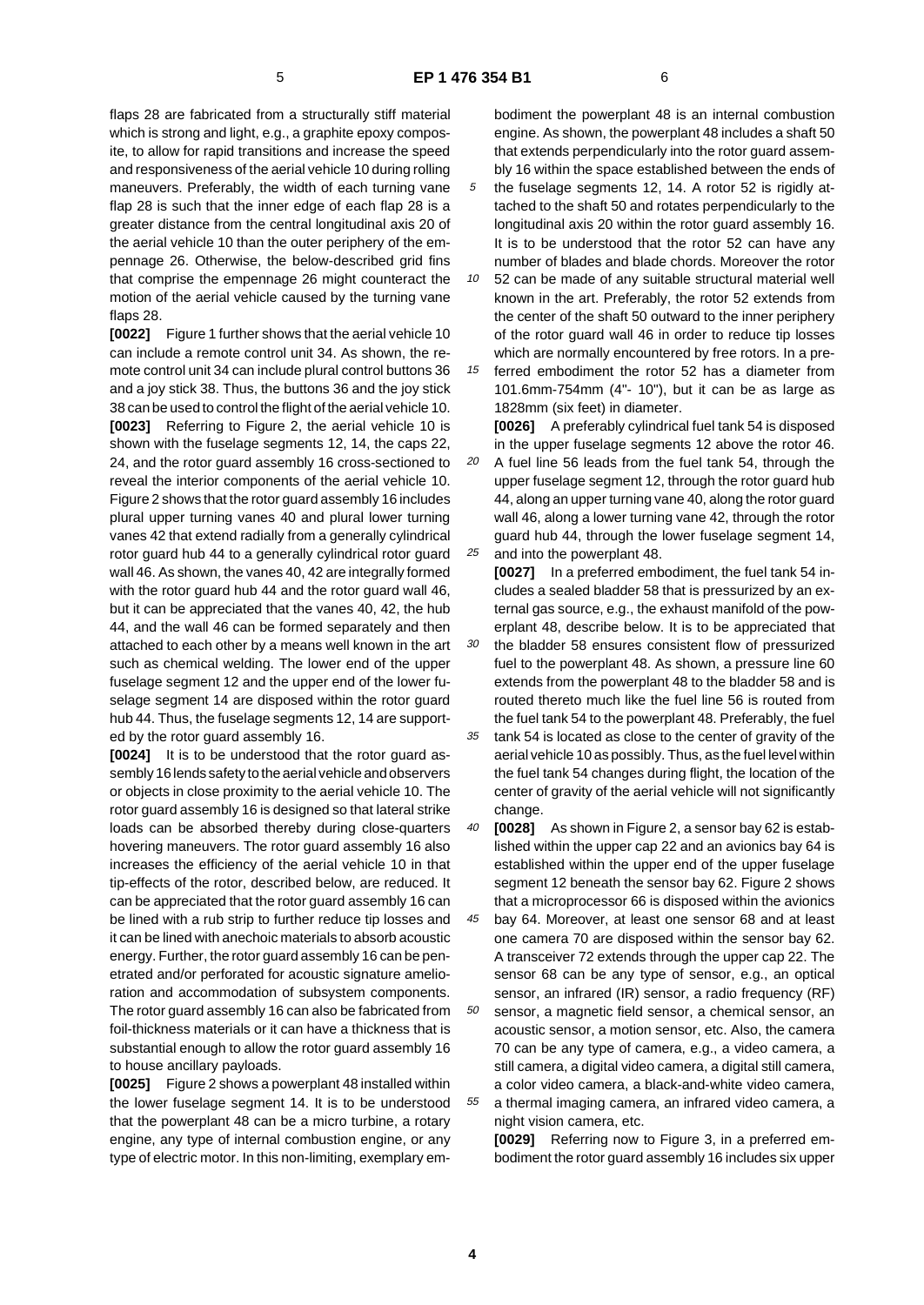turning vanes 40. It is to be understood that the preferred rotor guard assembly 16 also includes six lower turning vanes 42 (Figure 2). Each lower turning vane 42 is aligned with a respective upper turning vane 40.

**[0030]** Figure 4 shows details of the empennage 26. As shown, in this non-limiting, exemplary embodiment, the empennage 26 includes four identical grid fins 74 radially spaced around the lower end of the lower fuselage segment 14. In a preferred embodiment, each grid fin 74 includes plural hollow cells 76 through which air flows during flight of the aerial vehicle 10. As shown, a single respective rotary electro-mechanical servo-actuator 78 is connected to each grid fin 74 via a shaft 80. Opposite servos 78 receive identical signals so that the grid fins 74 are actuated in unified pairs. Each grid fin 74 rotates through an axis that extends radially from the longitudinal axis 20.

**[0031]** It is to be understood that the powerplant 48 rotates the rotor 52 which provides lift for the aerial vehicle 10. With the grid fins 74 aligned with the air flow caused by the rotor 52, the aerial vehicle 10 can take-off vertically and land vertically. During flight, the turning vanes 28 can be rotated in unison about their hinged ends, e.g., in response to a signal from the remote control unit 34, in order to change the direction of air flowing across the turning vane flaps 28 and thus, rotate the aerial vehicle 10 about its longitudinal axis 20. If the aerial vehicle 10 is vertically oriented, this motion is considered yaw. On the other hand, if the aerial

vehicle 10 is horizontal, this motion is considered roll. **[0032]** The grid fins 74 can be used to alter the direction of air flowing therethrough and alter the direction in which the aerial vehicle 10 is traveling. Thus, the grid fins 74 can be used to redirect the aerial vehicle 10 during vertical flight or horizontal flight or completely transition the aerial vehicle 10 between a vertical flight mode and a horizontal flight mode.

**[0033]** Referring to Figure 5, one non-limiting exemplary fuel system is,shown and generally designated 100. Figure 5 shows that the fuel system 100 includes the fuel tank 54 (Figure 2) and bladder 58 (Figure 2) that are connected to the powerplant 48 (Figure 2) via the fuel line 56 (Figure 2) and the pressure line 60 (Figure 2).

**[0034]** As shown in Figure 5, the bladder 58 is preferably connected to an exhaust manifold 102 by the pressure line 60. However, it is to be understood that the bladder 58 can be connected to a crankcase 104 as indicated by dashed line 106. Figure 5 shows that the fuel system 100 can include a fuel filter 108 and a fuel regulator 110 installed along the fuel line 56 between the fuel tank 54 and the engine 48. Preferably, the fuel filter 108 is installed between the fuel tank 54 and the fuel regulator 110. The fuel regulator 110 is used to prevent excessive fuel pressure during start-up, idle, or shut-down, and thus, to prevent engine flooding or hydro-lock. Moreover, the fuel filter 108 is used to ensure that the fuel delivered to the powerplant 48 is clean and free of debris that can adversely affect the performance and life span of the

powerplant 48 and the fuel regulator 110. **[0035]** In general, the fuel filter 108 is situated so that it can be removed, inspected, and, if necessary, replaced during routine maintenance of the aerial vehicle 10. On

- 5 the other hand, the fuel regulator 110 is not typically replaced on a regular basis and accordingly, is mounted in a location within the upper fuselage segment 12 that is not as easily accessible as the fuel filter 108.
- 10 **[0036]** Referring now to Figure 6, one exemplary, nonlimiting control system is shown and generally designated 120. Figure 6 shows that the control system 120 includes a microprocessor 122 to which the subcomponents, described below, are attached. As shown, the microprocessor 122 is connected to the grid fin servos 78

15 20 (Figure 4) via electrical lines 124 and 126. The grid fin servos 78 are connected in pairs so that opposite pairs of grid fin servos 78 receive the same signals. The microprocessor 122 is also connected to the roll control servos 30 (Figure 1) via electrical line 128. The roll control servos 30 are connected so that all six roll control servos

30 receive identical signals simultaneously. **[0037]** As shown in Figure 6, the microprocessor 122

25 is connected to the powerplant 48, e.g., the accelerator 130 and ignition system 132, via electrical lines 134 and 136 in order to control the operation thereof. The microprocessor 122 is also connected to the sensor 68 (Figure 2), the camera 70 (Figure 2), and the transceiver 72 by

- 30 electrical lines 138, 140 and 142. As shown, the microprocessor 122 can also be connected to a global positioning satellite (G.P.S.) system 144 by electrical line 146. **[0038]** Accordingly, with the above described control system 120 the microprocessor 122 can be used to control the flight of the aerial vehicle 10 by controlling the
- 35 operation of the grid fin servos 78, the roil control servos 30, the engine accelerator 130 and ignition system 132 in response to remote control signals from the remote control unit 34. Or, the microprocessor 122 can control the flight of the aerial vehicle 10 in response to a preprogrammed flight plan. The microprocessor 122 can al-
- 40 so send and receive information via the transceiver 72. This information can be control signals from the remote control unit 34, sensor signals, video or stills from the camera 70, or any other information relevant to the flight of the aerial vehicle 10.
- 45 50 **[0039]** With the configuration of structure and method described above, it can be appreciated that the aerial vehicle 10 can take off and land vertically. Moreover, during flight the aerial vehicle 10 can hover while vertical and transition between a vertical flight mode and a horizontal flight mode.

55 **[0040]** While the particular CONVERTIBLE VERTI-CAL TAKE-OFF AND LANDING MINIATURE AERIAL VEHICLE as herein shown and described in detail is fully capable of attaining the above-described objects of the invention, it is to be understood that it is the presently preferred embodiment of the present invention and thus, is representative of the subject matter which is broadly contemplated by the present invention, that the scope of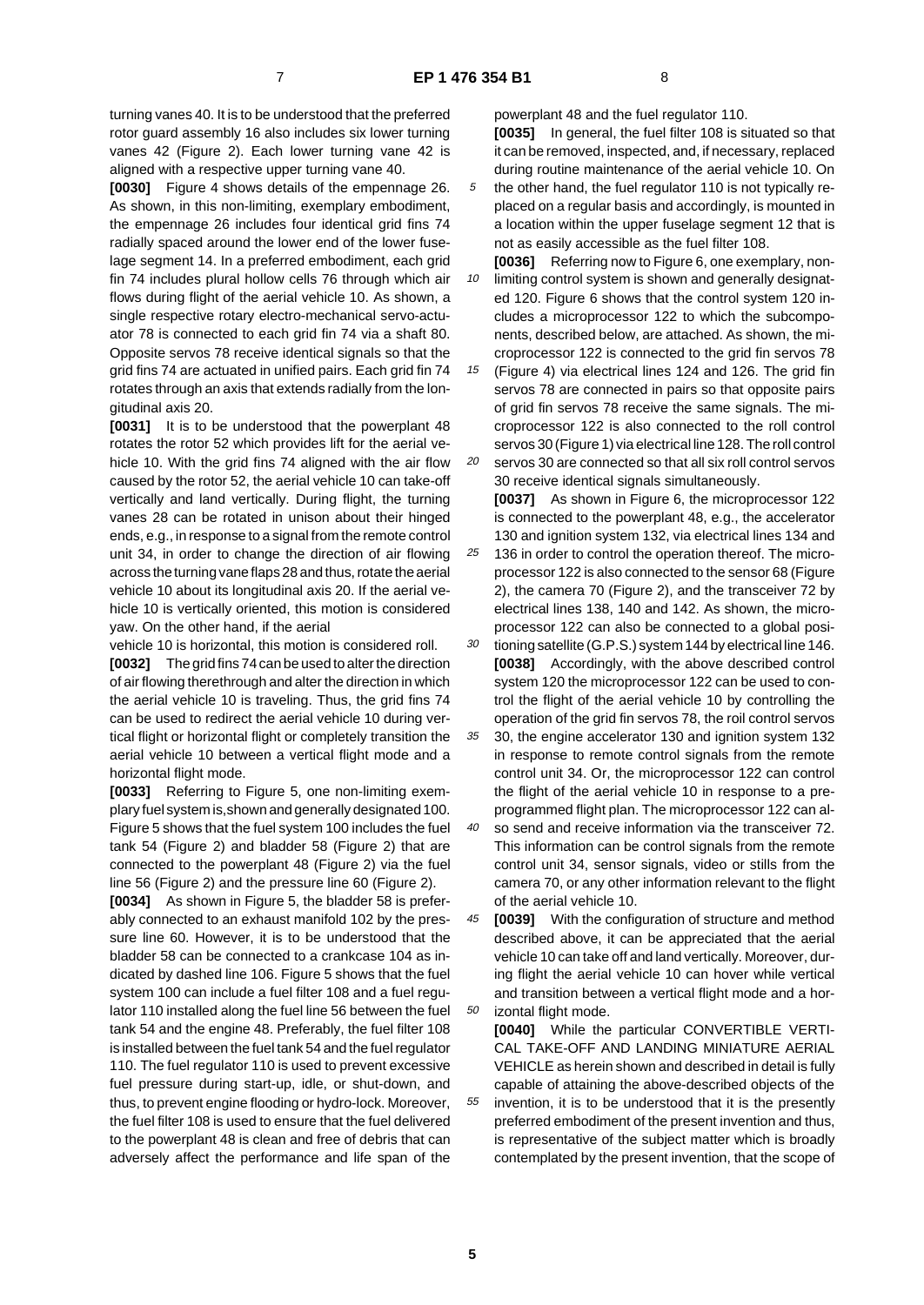10

15

25

30

35

40

45

the present invention fully encompasses other embodiments which may become obvious to those skilled in the art, and that che scope of the present invention is accordingly to be limited by nothing other than the appended claims, in which reference to an element in the singular is not intended to mean "one and only one" unless explicitly so stated, but rather "one or more." All structural and functional equivalents to the elements of the abovedescribed preferred embodiment that are known or later come to be known to those of ordinary skill in the art are expressly incorporated herein by reference and are intended to be encompassed by the present claims. Moreover, it is not necessary for a device or method to address each and every problem sought to be solved by the present invention, for it is to be encompassed by the present claims. Furthermore, no element, component, or method step in the present disclosure is intended to be dedicated to the public regardless of whether the element, component, or method step is explicitly recited in the claims.

#### **Claims**

**1.** An aerial vehicle (10) comprising:

a rotor guard assembly (16);

an upper fuselage segment (12) extending upwardly from the rotor guard assembly (16): a lower fuselage segment (14) extending downwardly from the rotor guard assembly (16);

at least one rotor (52) rotating within the rotor guard assembly (16) between the upper fuselage segment (12) and the lower fuselage segment (14); and

at least one turning vane flap (28) extending from the rotor guard assembly (16) below the rotor (52); **characterised in that** there is at least one grid fin (74) extending radially from the lower fuselage segment (14) below the turning vane flap (28), the grid fin (74) allowing the aerial vehicle (10) to transition between a vertical flight mode and a horizontal flight mode, and **in that** there are six or more turning vane flaps (28).

**2.** The aerial vehicle of claim 1, further comprising:

an undercarriage (18) extending downwardly from the outer periphery of the rotor guard assembly (16).

**3.** The aerial vehicle of claim 2, further comprising:

a powerplant (48) installed in the lower fuselage segment (14) adjacent to the rotor guard assembly (16), the power plant (48) having a shaft (50) extending between the lower fuselage segment (14) and the upper fuselage segment (12), the

rotor (52) being rigidly attached to the shaft (50).

**4.** The aerial vehicle of claim 3, further comprising:

a fuel tank (64) installed in the upper fuselage segment (12) adjacent to the rotor guard assembly (16).

- **5.** The aerial vehicle of claim4, wherein the fuel tank (64) includes a bladder installed therein, the bladder being inflatable to pressurize fuel in the fuel tank.
	- **6.** The aerial vehicle of claim 5, further comprising:

a fuel line (56) leading from the fuel tank (64) to the powerplant, the fuel line being routed at least partially external to the rotor guard assembly (16).

20 **7.** The aerial vehicle of claim 6, further comprising:

> a high pressure line (60) leading from the powerplant (48) to the bladder within the fuel tank (64), the high pressure line being routed at least partially external to the rotor guard assembly (16).

- **8.** The aerial vehicle of claim 7, further comprising; an upper cap (22) installed on the upper fuselage segment (22).
- **9.** The aerial vehicle of claim 8, further comprising:

at least one sensor (68) disposed within the upper cap (22).

- **10.** The aerial vehicle of claim 9, wherein the sensor (68) is at least one of the following: an optical sensor, an infrared (IR) sensor, a radio frequency (RF) sensor, a magnetic field sensor, a chemical sensor, an acoustic sensor, and a motion sensor.
- **11.** The aerial vehicle of claim 10, further comprising:
- at least one camera disposed within the upper cap (22).
- 50 **12.** The aerial vehicle of claim 11, wherein the camera is at least one of the following: a video camera, a still camera, a digital video camera, a digital still camera, a color video camera, a black-and-white video camera, a thermal imaging camera, an infrared video camera, and a night vision camera.
- 55 **13.** The aerial vehicle of claim 12, further comprising:

at least one microprocessor (66) within the upper fuselage segment (12).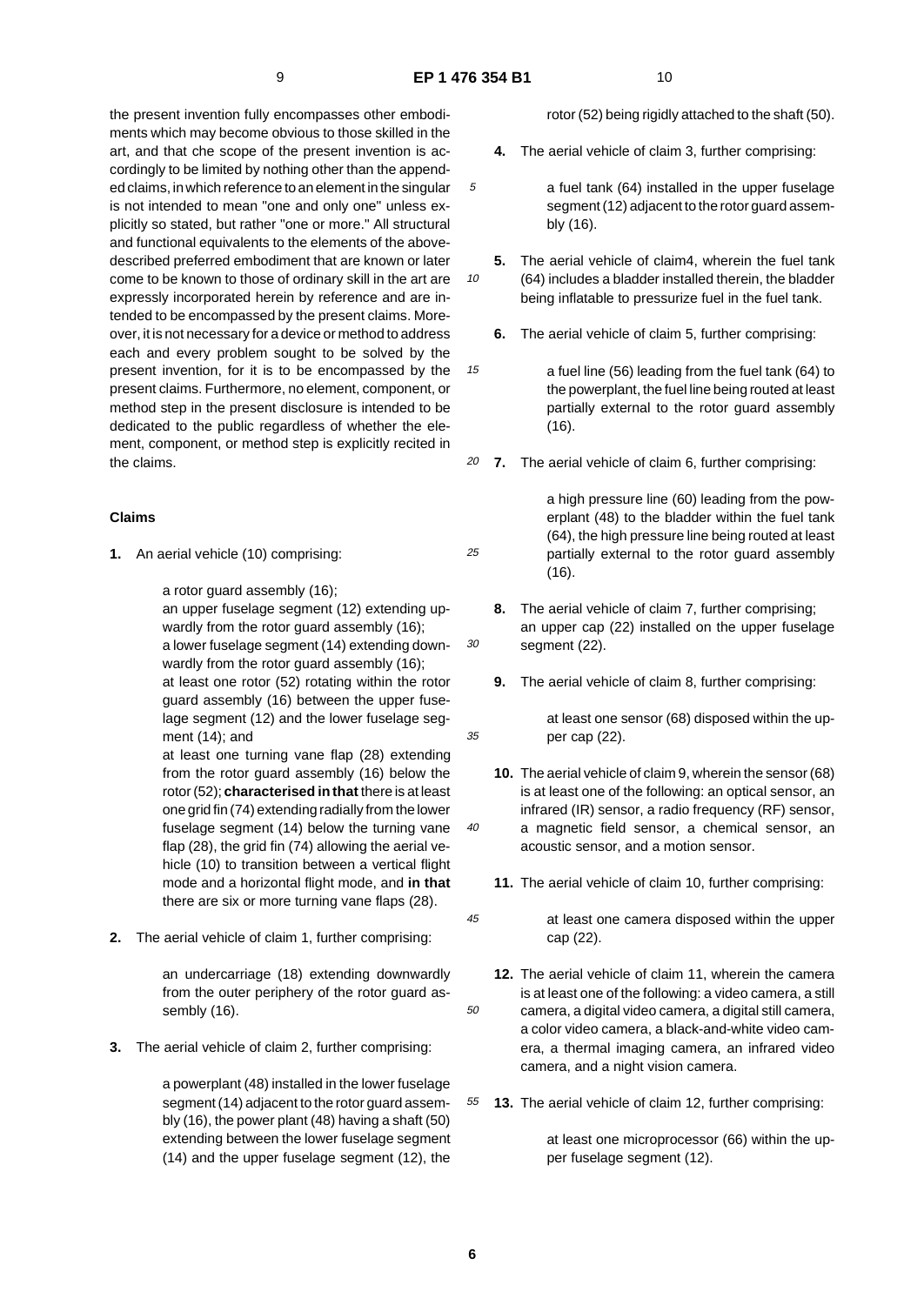10

15

20

25

30

 $\overline{40}$ 

45

**14.** The aerial vehicle of claim 13, further comprising:

at least one transceiver (72) connected to the microprocessor (66) and extending through the upper cap (22).

**15.** The aerial vehicle of claim 14, further comprising:

at least one global positioning satellite system within the upper fuselage segment (12) and connected to the microprocessor (66).

**16.** The aerial vehicle of any preceding claim, wherein the upper fuselage segment (12) and the lower fuselage segment (14) together define a fuselage defining a longitudinal axis;

the rotor guard assembly (16) surrounds at least a portion of the fuselage in a plane perpendicular to the longitudinal axis;

the rotor (52) rotates within the rotor guard assembly (16) in a plane perpendicular to the longitudinal axis; the turning vane flaps (28) have one end hingedly attached to the rotor guard (16), the turning vane flaps (28) rotating about a radial axis extending radially from the longitudinal axis; and the grid fin rotates about a central axis extending radially from the longitudinally axis.

#### **Patentansprüche**

**1.** Luftfahrzeug (10), das aufweist:

eine Rotorschutzbaugruppe (16);

35 ein oberes Rumpfsegment (12), das sich von der Rotorschutzbaugruppe (16) nach oben erstreckt;

ein unteres Rumpfsegment (14), das sich von der Rotorschutzbaugruppe (16) nach unten erstreckt;

mindestens einen Rotor (52), der sich innerhalb der Rotorschutzbaugruppe (16) zwischen dem oberen Rumpfsegment (12) und dem unteren Rumpfsegment (14) dreht; und

mindestens eine Drehflügelklappe (28), die sich von der Rotorschutzbaugruppe (16) unterhalb des Rotors (52) erstreckt;

**dadurch gekennzeichnet, dass** mindestens eine Gitterseitenflosse (74) vorhanden ist, die sich radial vom unteren Rumpfsegment (14) unterhalb der Drehflügelklappe (28) erstreckt, wobei die Gitterseitenflosse (74) dem Luftfahrzeug (10) den Übergang zwischen einer vertikalen Flügweise und einer horizontalen Flugweise gestattet, und **dadurch**, dass sechs oder mehr Drehflügelklappen (28) vorhanden sind.

**2.** Luftfahrzeug nach Anspruch 1, das außerdem aufweist:

> ein Fahrwerk (18), das sich vom äußeren Umfang der Rotorschutzbaugruppe (16) nach unten erstreckt.

**3.** Luftfahrzeug nach Anspruch 2, das außerdem aufweist:

> ein Triebwerk (48), das im unteren Rumpfsegment (14) benachbart der Rotorschutzbaugruppe (16) installiert ist, wobei das Triebwerk (48) eine Welle (50) aufweist, die sich zwischen dem unteren Rumpfsegment (14) und dem oberen Rumpfsegment (12) erstreckt, wobei der Rotor (52) starr auf der Welle (50) befestigt ist.

**4.** Luftfahrzeug nach Anspruch 3, das außerdem aufweist:

> einen Treibstoffbehälter (64), der im oberen Rumpfsegment (12) benachbart der Rotorschutzbaugruppe (16) installiert ist.

- **5.** Luftfahrzeug nach Anspruch 4, bei dem der Treibstoffbehälter (64) eine Blase einschließt, die darin installiert ist, wobei die Blase aufblasbar ist, um den Treibstoff im Treibstoffbehälter unter Druck zu setzen.
- **6.** Luftfahrzeug nach Anspruch 5, das außerdem aufweist:

eine Treibstoffleitung (56), die vom Treibstoffbehälter (64) zum Triebwerk führt, wobei die Treibstoffleitung mindestens teilweise außerhalb der Rotorschutzbaugruppe (16) geführt wird.

**7.** Luftfahrzeug nach Anspruch 6, das außerdem aufweist:

> eine Hochdruckleitung (60), die vom Triebwerk (48) zur Blase innerhalb des Treibstoffbehälters (64) führt, wobei die Hochdruckleitung mindestens teilweise außerhalb der Rotorschutzbaugruppe (16) geführt wird.

50 **8.** Luftfahrzeug nach Anspruch 7, das außerdem aufweist:

> eine obere Kappe (22), die auf dem oberen Rumpfsegment (12) installiert ist.

**9.** Luftfahrzeug nach Anspruch 8, das außerdem aufweist:

55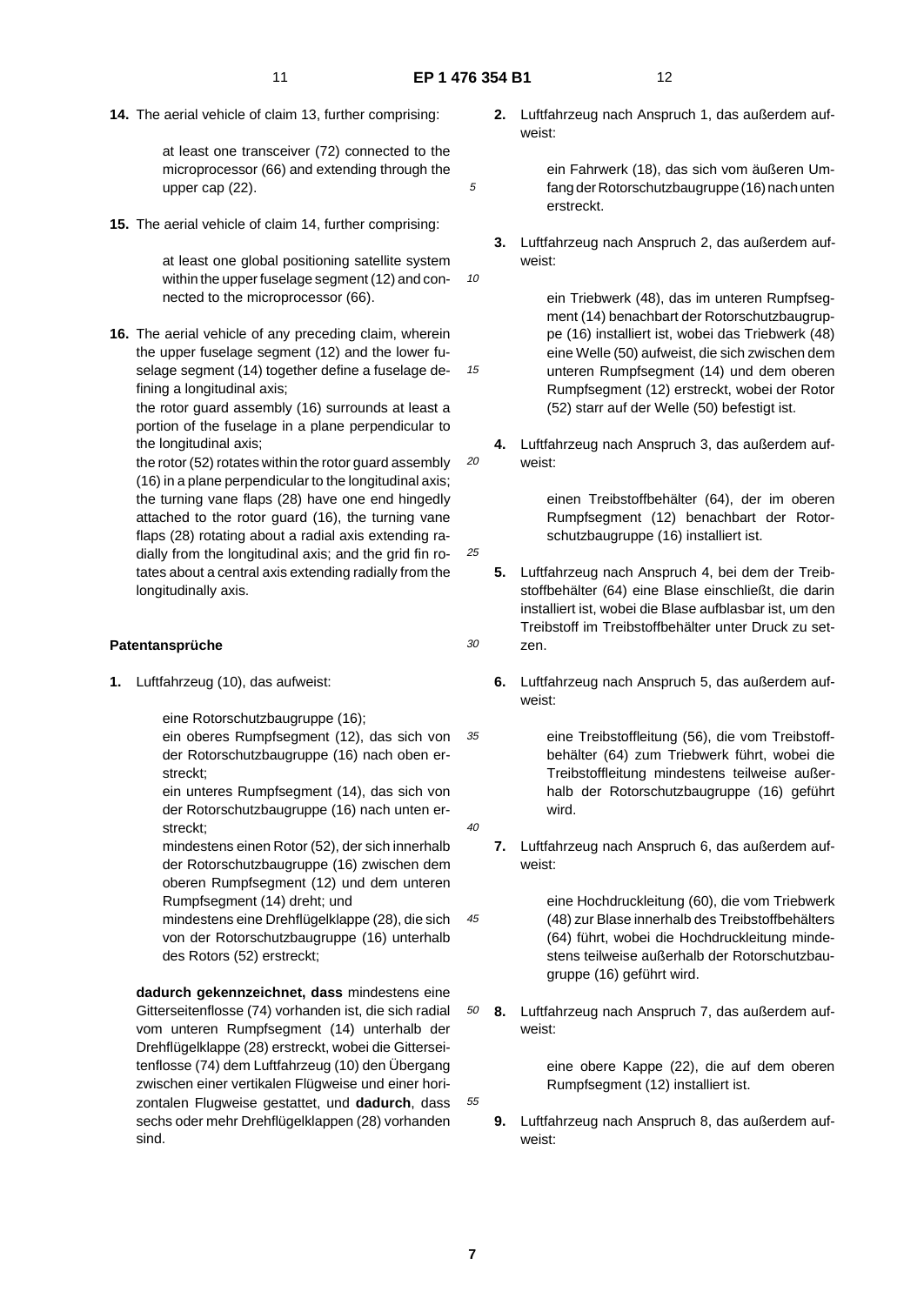15

30

 $40$ 

50

mindestens einen Sensor (68), der innerhalb der oberen Kappe (22) installiert ist.

- **10.** Luftfahrzeug nach Anspruch 9, bei dem der Sensor (68) mindestens einer der folgenden ist: ein optischer Sensor; ein Infrarotsensor; ein Hochfrequenzsensor; ein Magnetfeldsensor; ein chemischer Sensor; ein akustischer Sensor; und ein Bewegungssensor.
- **11.** Luftfahrzeug nach Anspruch 10, das außerdem aufweist:

mindestens eine Kamera die innerhalb der oberen Kappe (22) angeordnet ist.

- 20 **12.** Luftfahrzeug nach Anspruch 11, bei dem die Kamera mindestens eine der folgenden ist: eine Videokamera; eine Standbildkamera; eine Digitalvideokamera; eine Digitalstandbildkamera; eine Farbvideokamera; eine Schwarzweißvideokamera; eine Wärmebildkamera; eine Infrarotvideokamera; und eine Nachtsichtkamera.
- 25 **13.** Luftfahrzeug nach Anspruch 12, das außerdem aufweist:

mindestens einen Mikroprozessor (66) innerhalb des oberen Rumpfsegmentes (12).

**14.** Luftfahrzeug nach Anspruch 13, das außerdem aufweist:

> mindestens ein Sende-Empfangs-Gerät (72), das mit dem Mikroprozessor (66) verbunden ist und sich durch die obere Kappe (22) erstreckt.

**15.** Luftfahrzeug nach Anspruch 14, das außerdem aufweist:

> mindestens ein Globales Positionierungssatellitensystem innerhalb des oberen Rumpfsegmentes (12) und mit dem Mikroprozessor (66) verbunden.

**16.** Luftfahrzeug nach einem der vorhergehenden Ansprüche, bei dem

das obere Rumpfsegment (12) und das untere Rumpfsegment (14) zusammen einen Rumpf definieren, der eine Längsachse definiert;

die Rotorschutzbaugruppe (16) mindestens einen Teil des Rumpfes in einer Ebene senkrecht zur Längsachse umgibt;

der Rotor (52) sich innerhalb der Rotorschutzbaugruppe (16) in einer Ebene senkrecht zur Längsachse dreht;

die Drehflügelklappen (28) ein Ende aufweisen, das gelenkig am Rotorschutz (16) befestigt ist, wobei sich die Drehflügelklappen (28) um eine radiale Achse drehen, die sich radial von der Längsachse erstreckt; und wobei sich die Gitterseitenflosse um eine Mittelachse dreht, die sich radial von der Längsachse erstreckt.

#### **Revendications**

10 **1.** Véhicule aérien (10), comprenant:

> un ensemble de protection de rotor (16); un segment de fuselage supérieur (12) s'étendant vers le haut depuis l'ensemble de protection de rotor (16);

un segment de fuselage inférieur (14) s'étendant vers le bas depuis l'ensemble de protection de rotor (16);

au moins un rotor (52) tournant à l'intérieur de l'ensemble de protection de rotor (16) entre le segment de fuselage supérieur (12) et le segment de fuselage inférieur (14); et

au moins un volet de pale (28) s'étendant depuis l'ensemble de protection de rotor (16) en dessous du rotor (52);

**caractérisé par le fait qu'**au moins un aileron formant grille (74) s'étendant radialement depuis le segment de fuselage inférieur (14) en dessous du volet de pale (28), l'aileron formant grille (74) permettant au véhicule aérien (10) de passer d'un mode vol vertical à un mode vol horizontal, et par la présente de six volets de pales (28) ou plus.

35 **2.** Véhicule aérien selon la revendication 1, comprenant en outre:

> un train d'atterrissage (18) s'étendant vers le bas depuis la périphérie extérieure de l'ensemble de protection de rotor (16).

- **3.** Véhicule aérien selon la revendication 2, comprenant en outre:
- 45 une installation motrice (48) installée dans le segment de fuselage inférieur (14) à proximité de l'ensemble de protection de rotor (16), l'installation motrice (48) comportant un arbre (50) s'étendant entre le segment de fuselage inférieur (14) et le segment de fuselage supérieur (12), le rotor (52) étant fixé à l'arbre (50) de façon rigide.
- 55 **4.** Véhicule aérien selon la revendication 3, comprenant en outre:

un réservoir à carburant (64) installé dans le segment de fuselage supérieur (12) à proximité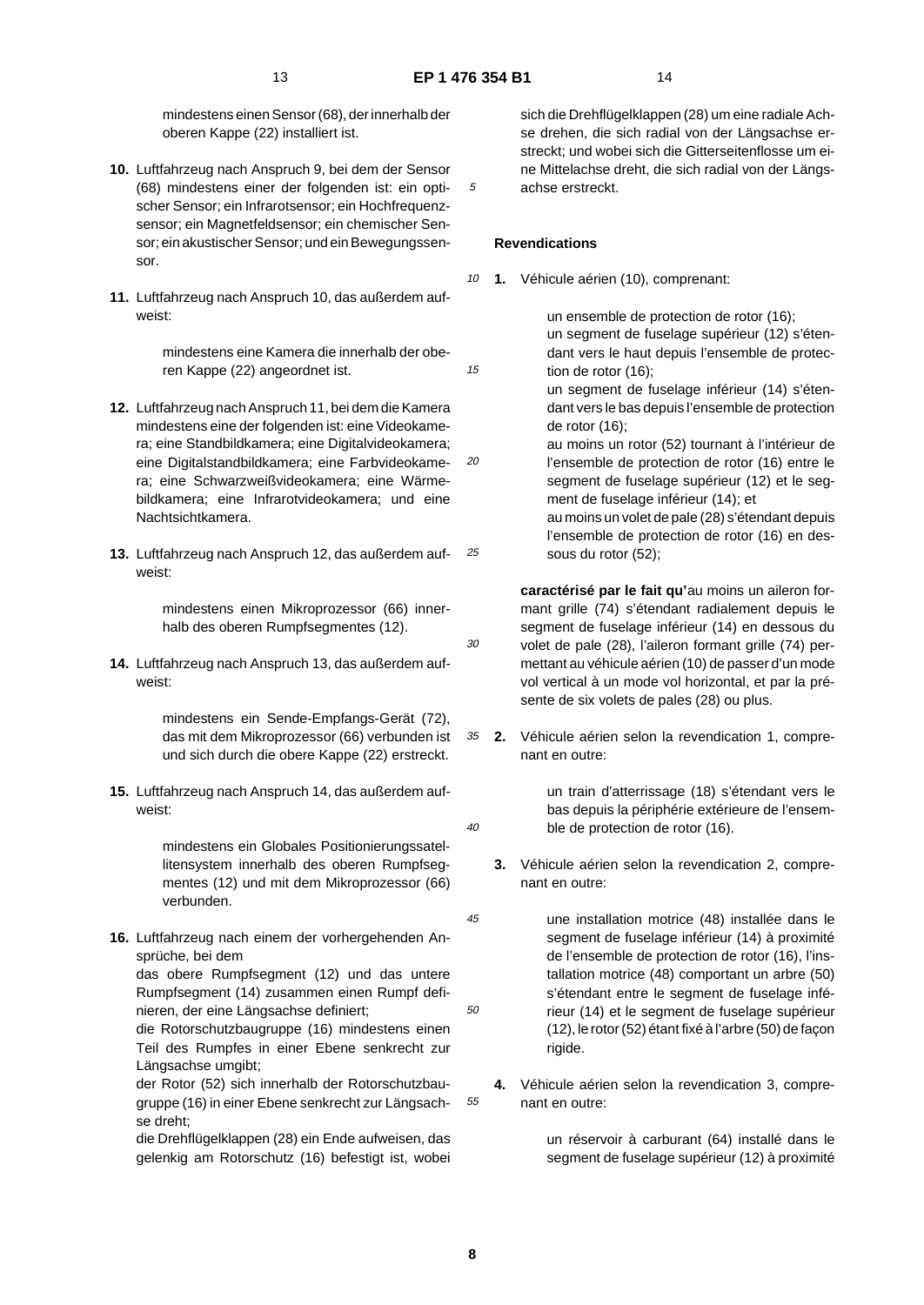10

15

20

25

30

35

 $40$ 

45

50

de l'ensemble de protection de rotor (16).

- **5.** Véhicule aérien selon la revendication 4, dans lequel le réservoir à carburant (64) inclut une vessie qui y est installée, la vessie étant gonflable pour mettre sous pression le carburant dans le réservoir à carburant.
- **6.** Véhicule aérien selon la revendication 5, comprenant en outre:

une conduite de carburant (56) menant du réservoir à carburant (64) à l'installation motrice, la conduite de carburant étant acheminée au moins partiellement à l'extérieur de l'ensemble de protection de rotor (16).

**7.** Véhicule aérien selon la revendication 6, comprenant en outre:

> une conduite haute pression (60) menant de l'installation motrice (48) à la vessie à l'intérieur du réservoir à carburant (64), la conduite haute pression étant acheminée au moins partiellement à l'extérieur de l'ensemble de protection de rotor (16).

**8.** Véhicule aérien selon la revendication 7, comprenant en outre:

> une chape supérieure (22) installée sur le segment de fuselage supérieur (12).

**9.** Véhicule aérien selon la revendication 8, comprenant en outre:

> au moins un capteur (68) disposé à l'intérieur de la chape supérieure (22).

**10.** Véhicule aérien selon la revendication 9, dans lequel le capteur (68) est au moins l'un des suivants:

> un capteur optique, un capteur infrarouge (IR), un capteur de fréquence radio (FR), un capteur de champ magnétique, un capteur chimique, un capteur acoustique, et un capteur de mouvement.

**11.** Véhicule aérien selon la revendication 10, comprenant en outre:

> au moins un appareil de prise de vues disposé à l'intérieur de la chape supérieure (22).

55 **12.** Véhicule aérien selon la revendication 11, dans lequel l'appareil de prise de vues est au moins l'un des suivants: une caméra vidéo, un appareil photo, une caméra vidéo numérique, un appareil photo numérique, une caméra vidéo couleur, une caméra vidéo noir et blanc, une caméra thermique, une caméra vidéo infrarouge, et une caméra nyctalope.

**13.** Véhicule aérien selon la revendication 12, comprenant en outre:

> au moins un microprocesseur (66) à l'intérieur du segment de fuselage supérieur (12).

**14.** Véhicule aérien selon la revendication 13, comprenant en outre:

> au moins un émetteur-récepteur (72) relié au microprocesseur (66) et traversant la chape supérieure (22).

**15.** Véhicule aérien selon la revendication 14, comprenant en outre:

> au moins un système mondial de positionnement par satellite à l'intérieur du segment de fuselage supérieur (12) et relié au microprocesseur (66).

**16.** Véhicule aérien selon une quelconque des revendications précédentes, dans lequel le segment de fuselage supérieur (12) et le segment de fuselage inférieur (14) définissent ensemble un fuselage définissant un axe longitudinal,

l'ensemble de protection de rotor (16) entourant au moins une partie du fuselage dans un plan perpendiculaire à l'axe longitudinal;

le rotor (52) tournant à l'intérieur de l'ensemble de protection de rotor (16) dans un plan perpendiculaire à l'axe longitudinal;

le volet de pale (28) ayant une extrémité fixée de façon articulée à la protection de rotor (16), le volet de pale (28) tournant autour d'un axe radial s'étendant radialement depuis l'axe longitudinal; et

l'aileron formant grille tournant autour d'un axe central s'étendant radialement depuis l'axe longitudinal.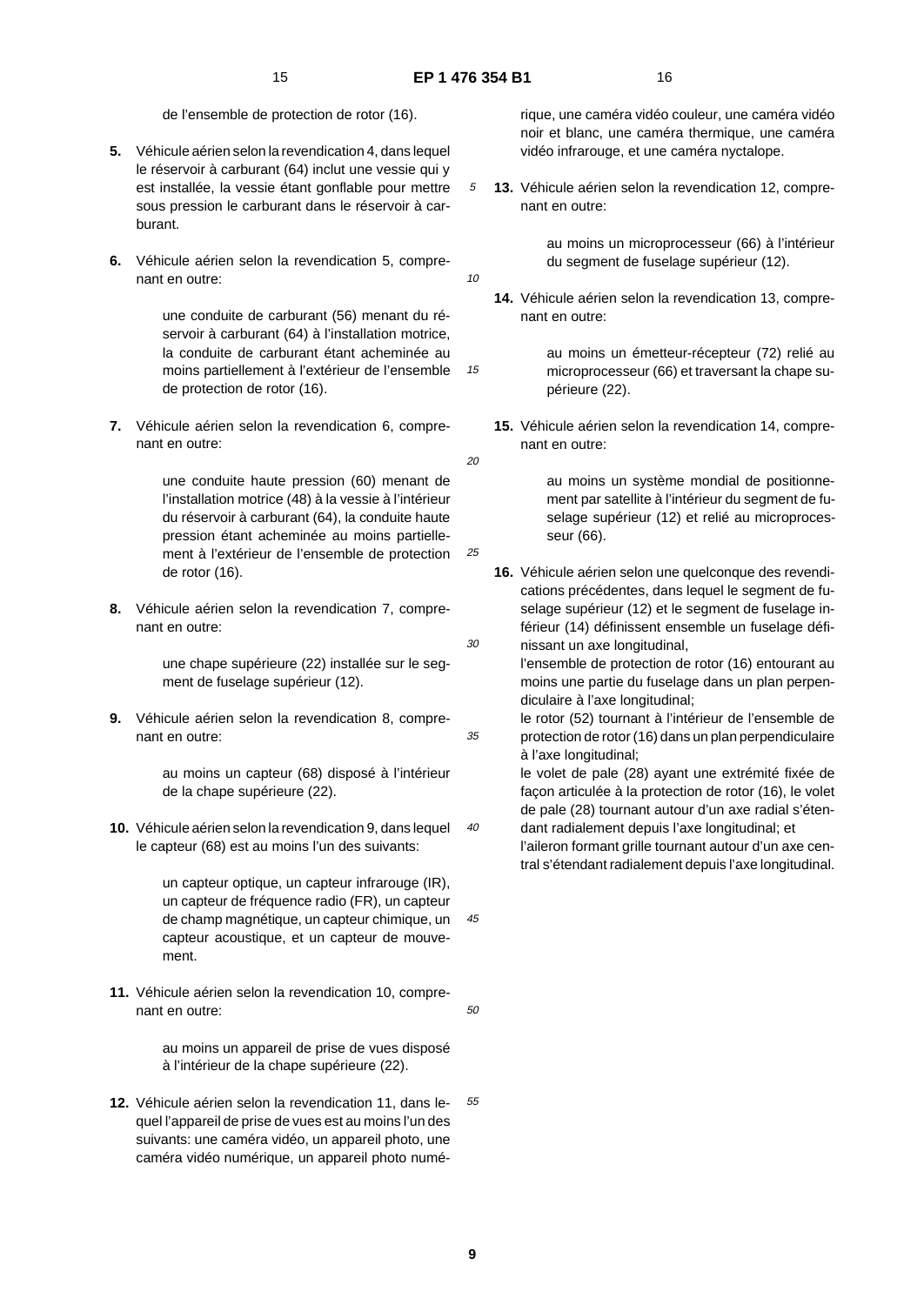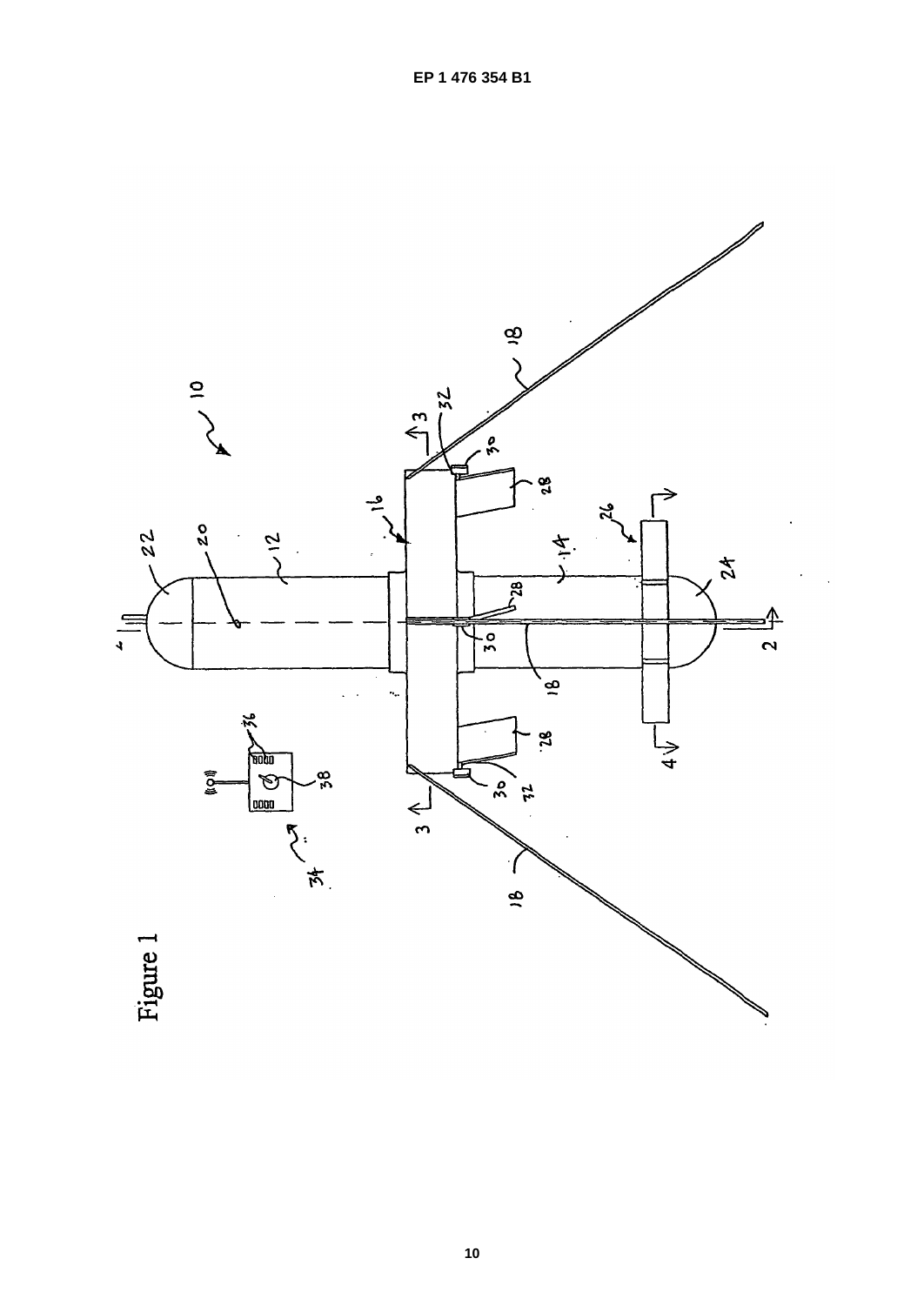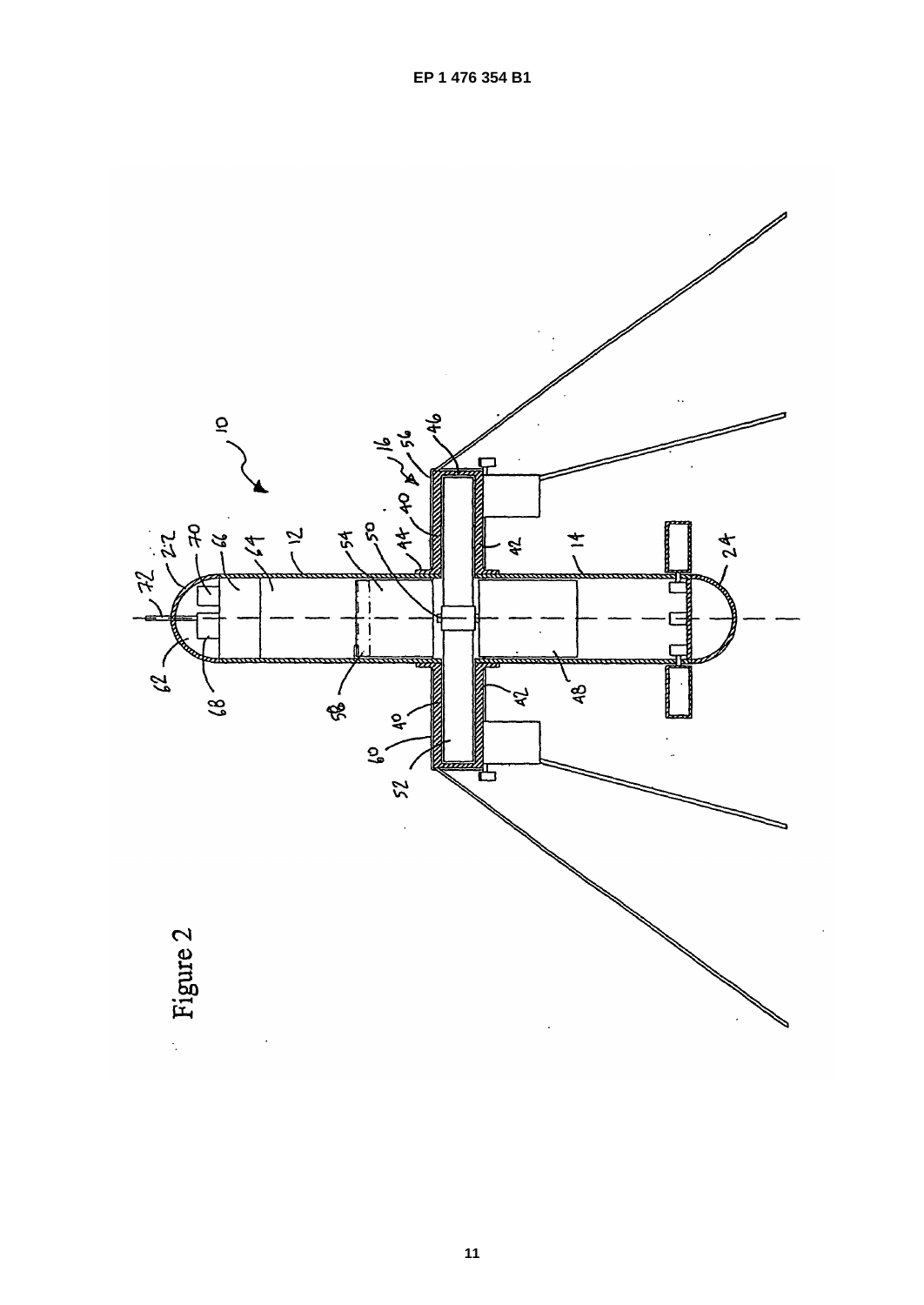

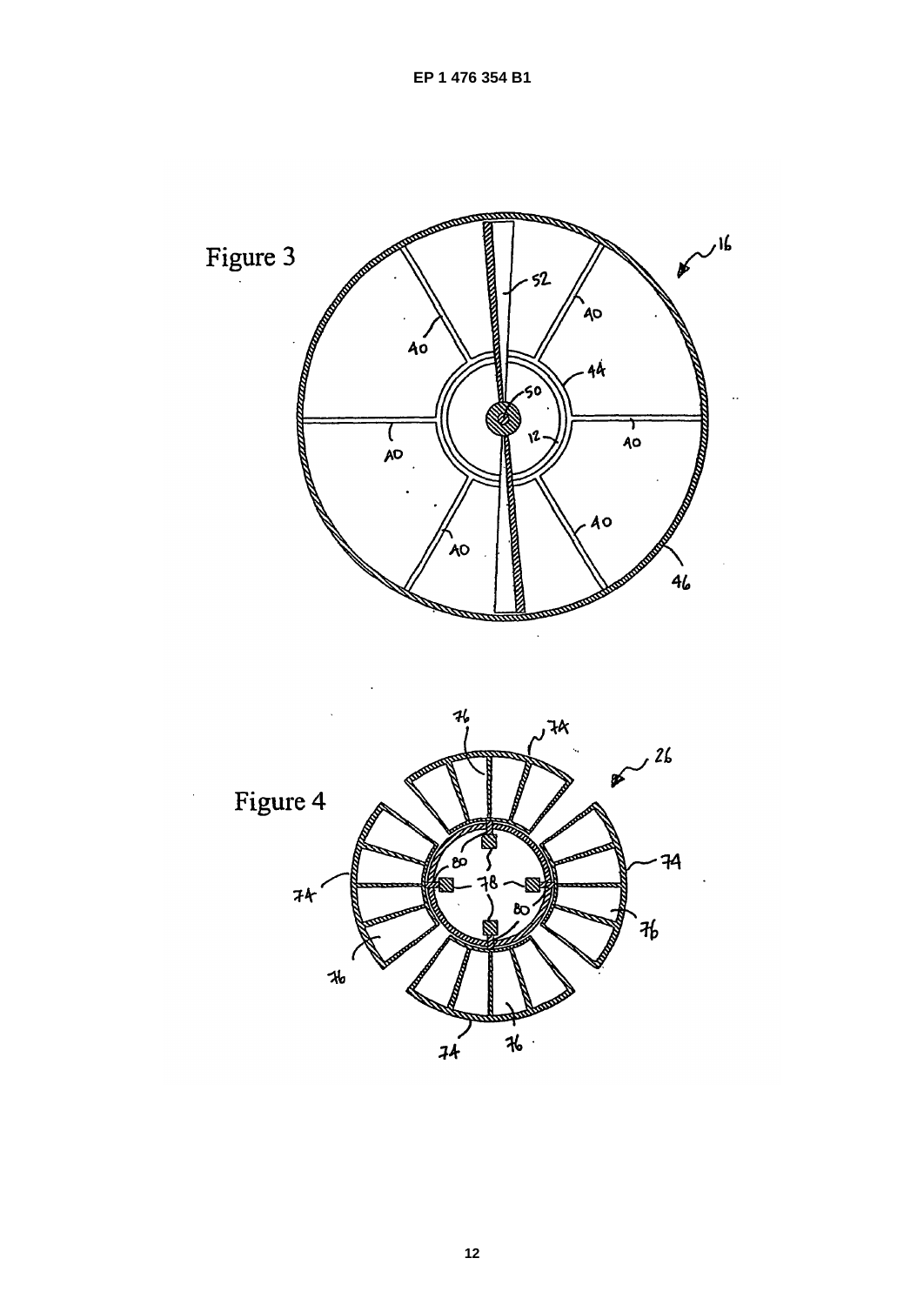